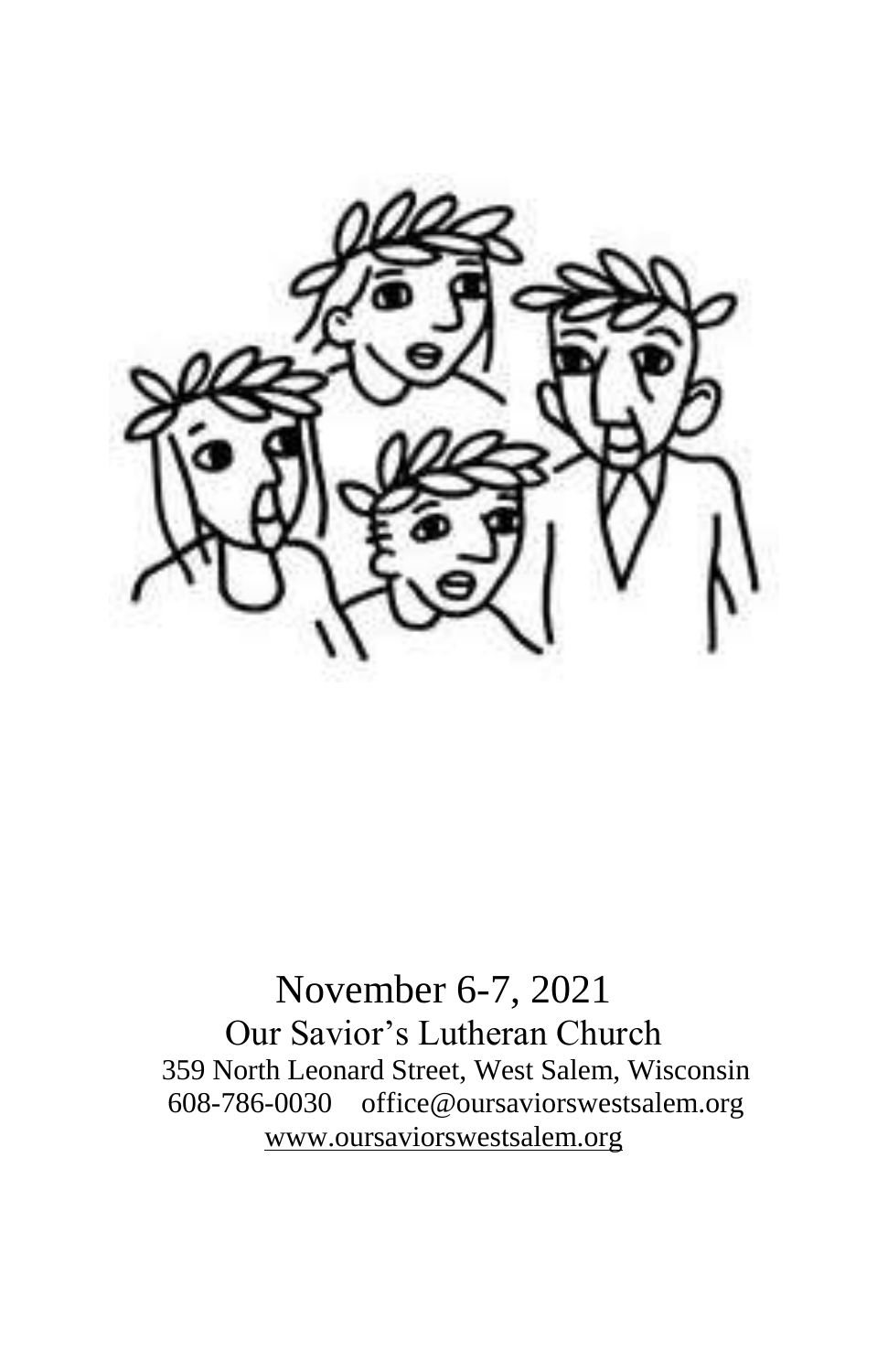# **Welcome**

**Psalm:** 146

<sup>1</sup>Hallelujah! Praise the LORD, O my soul!

**2** I will praise the LORD as long as I live; I will sing praises to my God while I have my being.

 $3$ Put not your trust in rulers, in mortals in whom there is no help.

**<sup>4</sup>**When they breathe their last, they return to earth, and in that day their thoughts perish.

<sup>5</sup>Happy are they who have the God of Jacob for their help,

whose hope is in the LORD their God;

**<sup>6</sup>**who made heaven and earth, the seas, and all that is in them; who keeps promises forever;

 $7$ who gives justice to those who are oppressed, and food to those who hunger. The LORD sets the captive free.

**<sup>8</sup>**The LORD opens the eyes of the blind; the LORD lifts up those who are bowed down; the LORD loves the righteous.

 $9$ The LORD cares for the stranger; the LORD sustains the orphan and widow, but frustrates the way of the wicked.

**<sup>10</sup>**The LORD shall reign forever, your God, O Zion, throughout all generations. Hallelujah!

# **Confession And Forgiveness**

In the name of the Father, and of the Son, and of the Holy Spirit. Amen.

Let us confess our sin in the presence of God and of one another.

*Silence is kept for reflection.*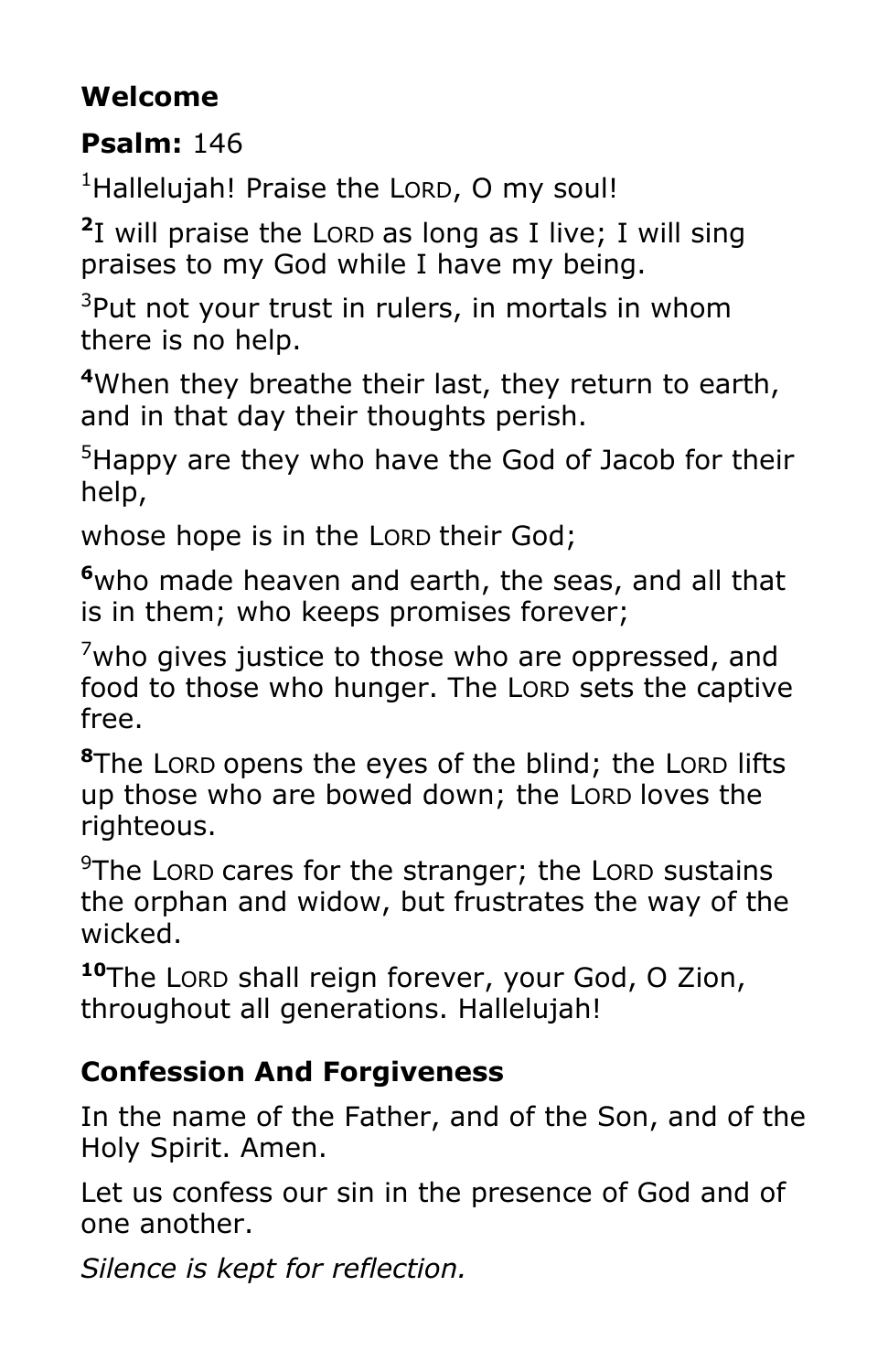#### Have mercy on us, O God.

**We confess that we have sinned against you and against our neighbor. We have built walls instead of tables and have turned away the stranger. We have sought glory for ourselves and have treasured that which does not satisfy. Help us to love as you love, to welcome those you send, and to treasure mercy and justice. Turn us from our ways to your ways, and free us to serve those in need. Amen.**

God, who makes all things new, forgives your sins for Jesus' sake and remembers them no more. Lift up your heads and your hearts. Yours is the kingdom of God. Amen.

## **Prayer Of The Day**

#### **Gospel:** Mark 12:38-44

*After engaging in a series of public arguments with religious leaders in the temple, Jesus contrasts the proud and oppressive ways of those leaders with the sacrificial humility and poverty of the widow.*

 $38$ As Jesus taught, he said, "Beware of the scribes, who like to walk around in long robes, and to be greeted with respect in the marketplaces, <sup>39</sup>and to have the best seats in the synagogues and places of honor at banquets! <sup>40</sup>They devour widows' houses and for the sake of appearance say long prayers. They will receive the greater condemnation." <sup>41</sup>He sat down opposite the treasury, and watched the crowd putting money into the treasury. Many rich people put in large sums. <sup>42</sup>A poor widow came and put in two small copper coins, which are worth a penny. <sup>43</sup>Then he called his disciples and said to them, "Truly I tell you, this poor widow has put in more than all those who are contributing to the treasury. <sup>44</sup>For all of them have contributed out of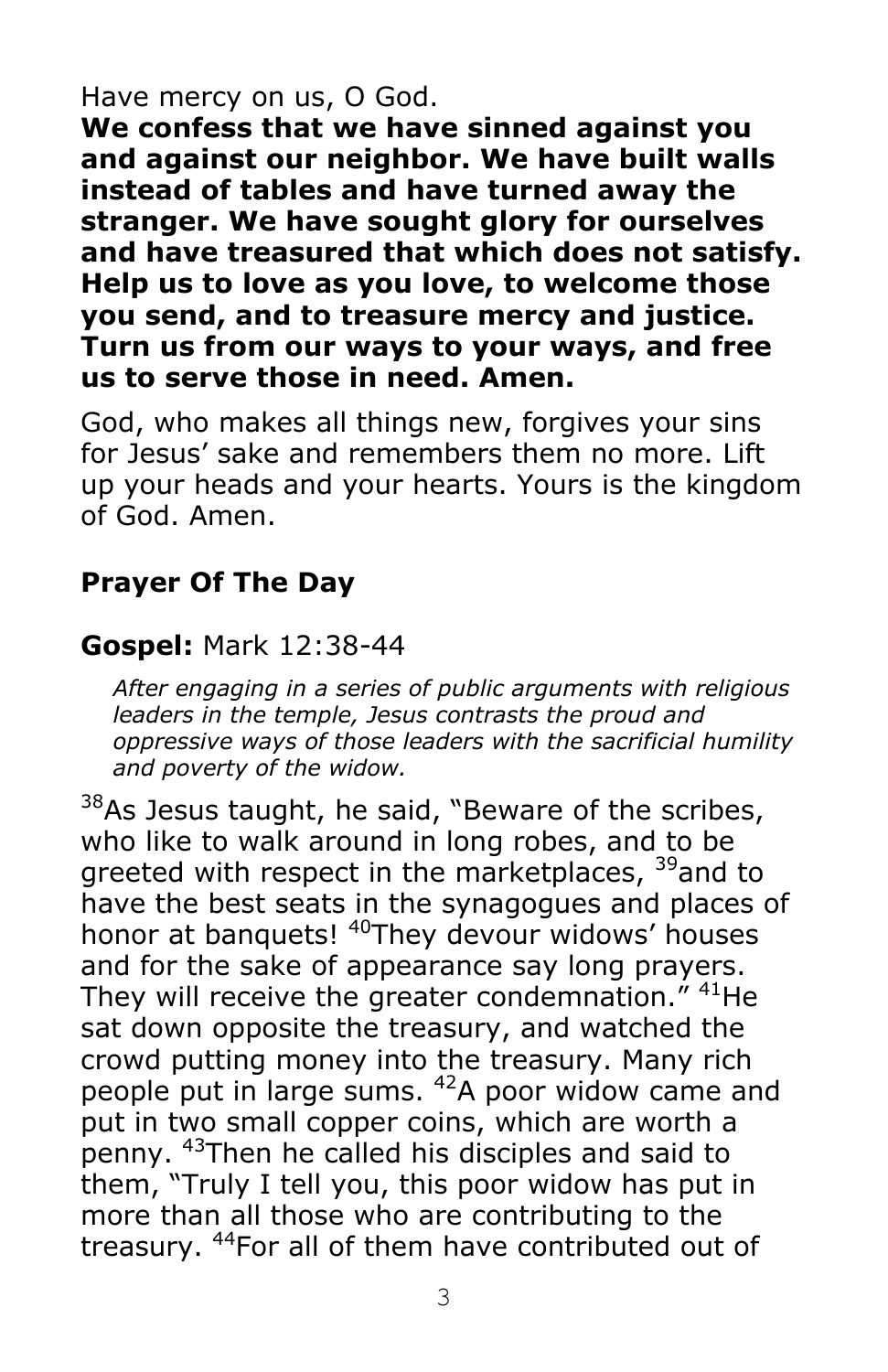their abundance; but she out of her poverty has put in everything she had, all she had to live on."

#### **Sermon**

**Hymn** "For All The Saints"1 For all who the saints who from their la - bors rest. Thou  $\sigma$ wast their rock. their for - tress, and their might; thou. Stanzas 3-5 below. 6 But then breaks yet more glo-rious day: the there  $\overline{a}$ from o - cean's far - thest coast, 7 From earth's wide bounds. through Η. thee by faith be fore the world con - fessed, thy  $\sim$ Lord, their cap tain in the well - fought fight;  $\ddot{\phantom{a}}$ tri - um - phant rise in the saints bright ar - ray; pearl streams  $count - less$ gates of in the host.  $\ddot{\phantom{a}}$  $\Omega$ name. Je sus. be  $for - ev$ er blest. dark light. thou. in the ness drear, their one true glo King of pass - es on his way. ry sing ing to Fа ther. Son, and Ho  $\overline{\phantom{a}}$ ly Ghost: Ò Ā Al  $le - lu$ ia! Al  $\overline{a}$  $le - lu$ ia! ø 3 Oh, blest com-mu-nion, fel-low-ship di-vine, we fee-bly strug-gle,  $\overline{4}$ And when the strife is fierce, the war-fare long, steals on the ear the 5 The gold - en eve - ning bright-ens in the west; soon, soon to faith - ful ठ d they in glo - ry shine; yet thee, for all all are one in are dis-tant tri-umph song, and hearts are brave a - gain and arms are the calm ser-vants com-eth rest; . . . sweet of  $par - a$  - dise the is d thine. ia! Al  $le - lu$  $\Box$ Al  $\overline{a}$  $le - lu$  $\overline{a}$ ia! strong. blest.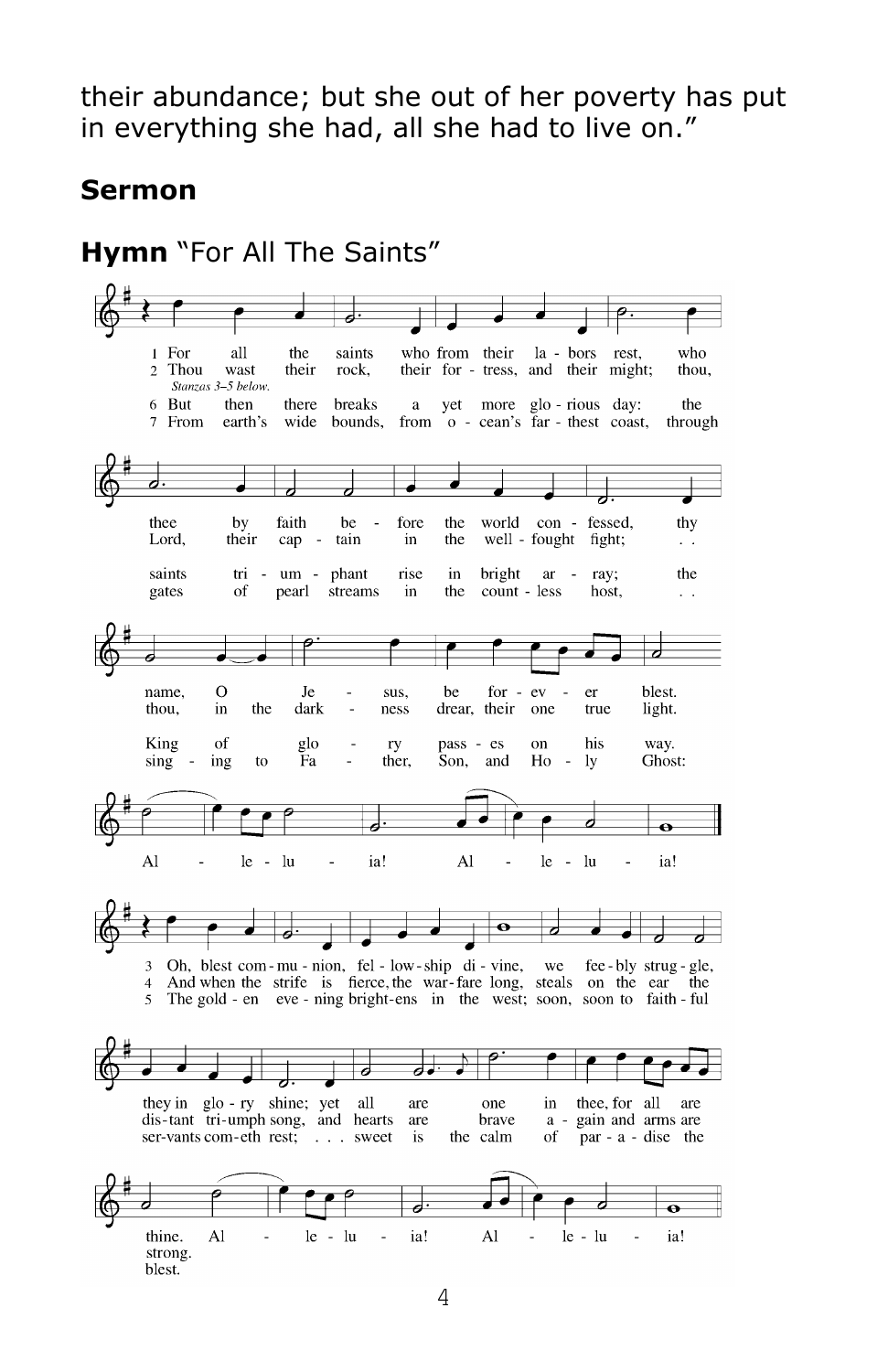# **Apostles Creed**

I believe in God, the Father almighty, creator of heaven and earth.

I believe in Jesus Christ, God's only Son, our Lord, who was conceived by the Holy Spirit, born of the virgin Mary, suffered under Pontius Pilate, was crucified, died, and was buried; he descended to the dead. On the third day he rose again; he ascended into heaven, he is seated at the right hand of the Father, and he will come to judge the living and the dead.

I believe in the Holy Spirit, the holy catholic church, the communion of saints, the forgiveness of sins, the resurrection of the body, and the life everlasting. Amen.

## **Prayers**

P: Eternal God, you hold firm amid the changes of this world. Hear us now as we pray for the church, the world, and everyone in need.

#### *A brief silence.*

Merciful God, we give thanks for all missionaries who have brought your message of hope to new communities and wiped tears away. Continue to raise up courageous missionaries to share your gospel of hope. Hear us, O God.

#### **Your mercy is great.**

Creating God, we praise you for abundant harvests and the goodness of creation. Lead people in all lands and places to care for your earth so that all land, water, and soil will be celebrated and cherished by future generations of saints. Hear us, O God. **Your mercy is great.**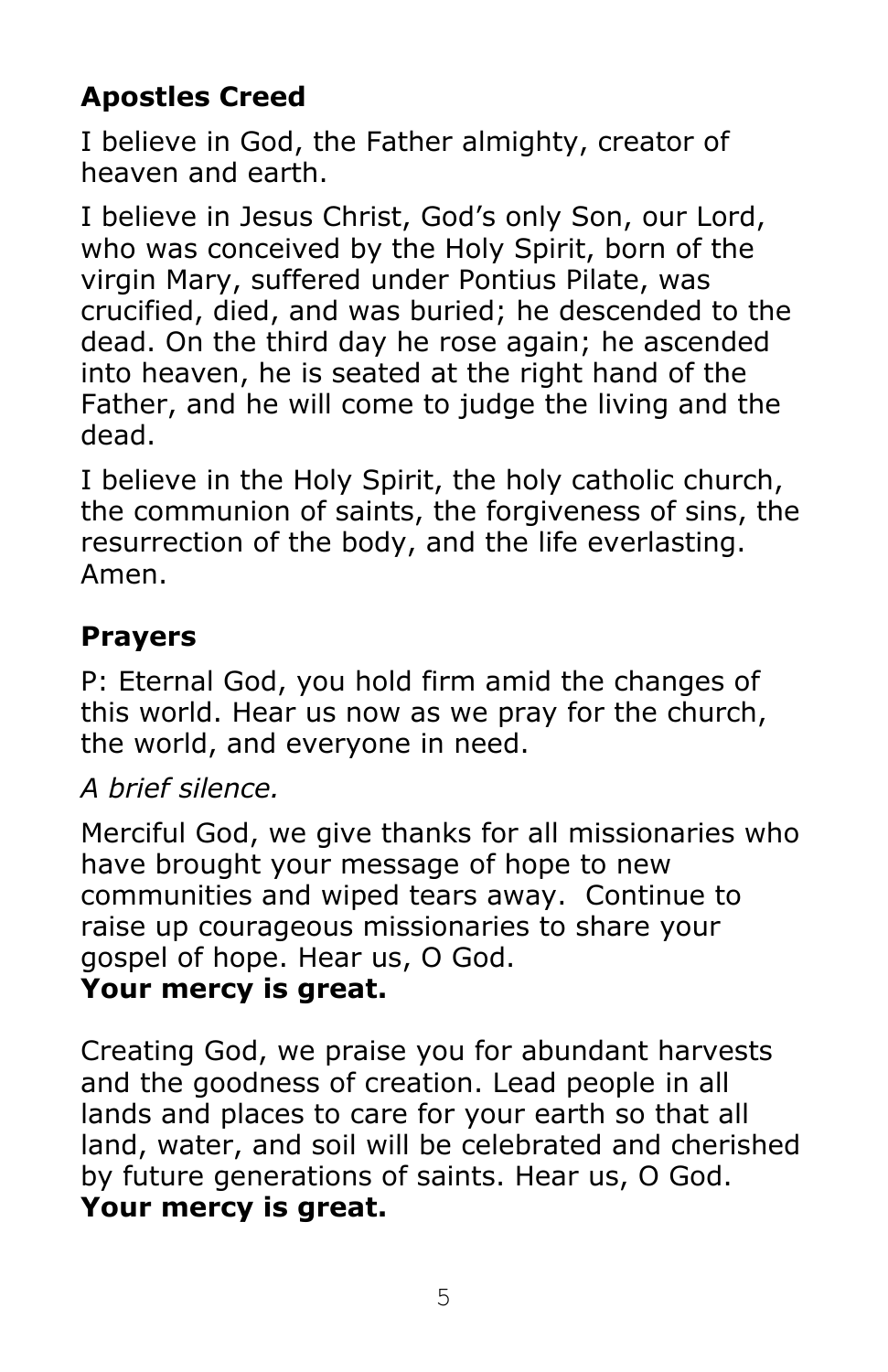God of peace, we give you thanks for nations of peace that serve as a refuge for all whose homelands are afflicted with violence. Strengthen those who continue to work for peace and support all veterans who carry the scars of war. Hear us, O God.

## **Your mercy is great.**

God of healing, we give you thanks for health care workers who labor around the clock to answer cries for help. Bring wholeness to all who struggle with post-traumatic stress disorder, anxiety, depression, addiction, and all who long for healing in any way. Hear us, O God.

#### **Your mercy is great.**

God of justice, we praise you for the feeding ministries and for all meals that bring people together for nourishment and fellowship. Bless all who cook, serve, transport, and grow the food that feeds your people. Hear us, O God. **Your mercy is great.**

God of love, we pray for your servants to be faithful disciples of Jesus. Be with our confirmation students, especially Alicia, Spencer, and Ella as they seek to grow in their discipleship, and guide their families that together they may reflect your love and grace. Hear us, O God.

## **Your mercy is great.**

# *Here other intercessions may be offered.*

We give you thanks for the saints of this congregation who have inspired, challenged, loved, and taught us. Comfort all who grieve and lead us by their example until you gather us in your heavenly home. Hear us, O God.

## **Your mercy is great.**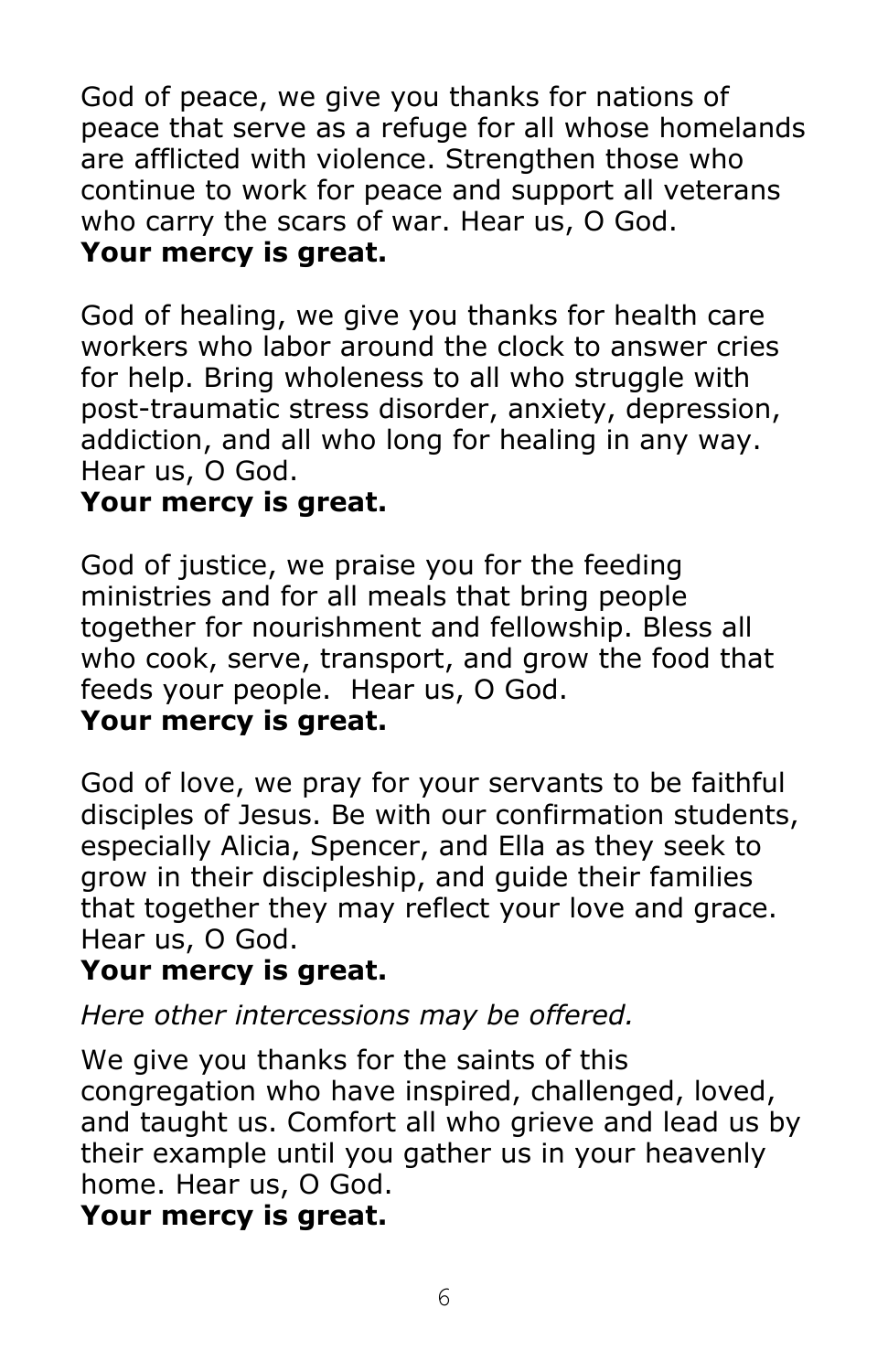P: God our hope and strength, we entrust to you all for whom we pray. Remain with us always, through Jesus Christ, our Savior. Amen. **Communion Liturgy**

### **Lord's Prayer**

## **Invitation To Communion**

*HOLY COMMUNION All who believe that our Lord Jesus Christ is truly present in the bread and wine of Holy Communion, bringing to us the gift of forgiveness and the promise of eternal life, are welcome to gather at the Lord's Table. Younger children are invited to come forward to receive a blessing.* 

*Both wine and grape juice are available – grape juice glasses are purple. Gluten free wafers are also available.* 

## **Post Communion Prayer**



# **Blessing**

# **Dismissal**

Go in peace. The living Word dwells in you. **Thanks be to God**.